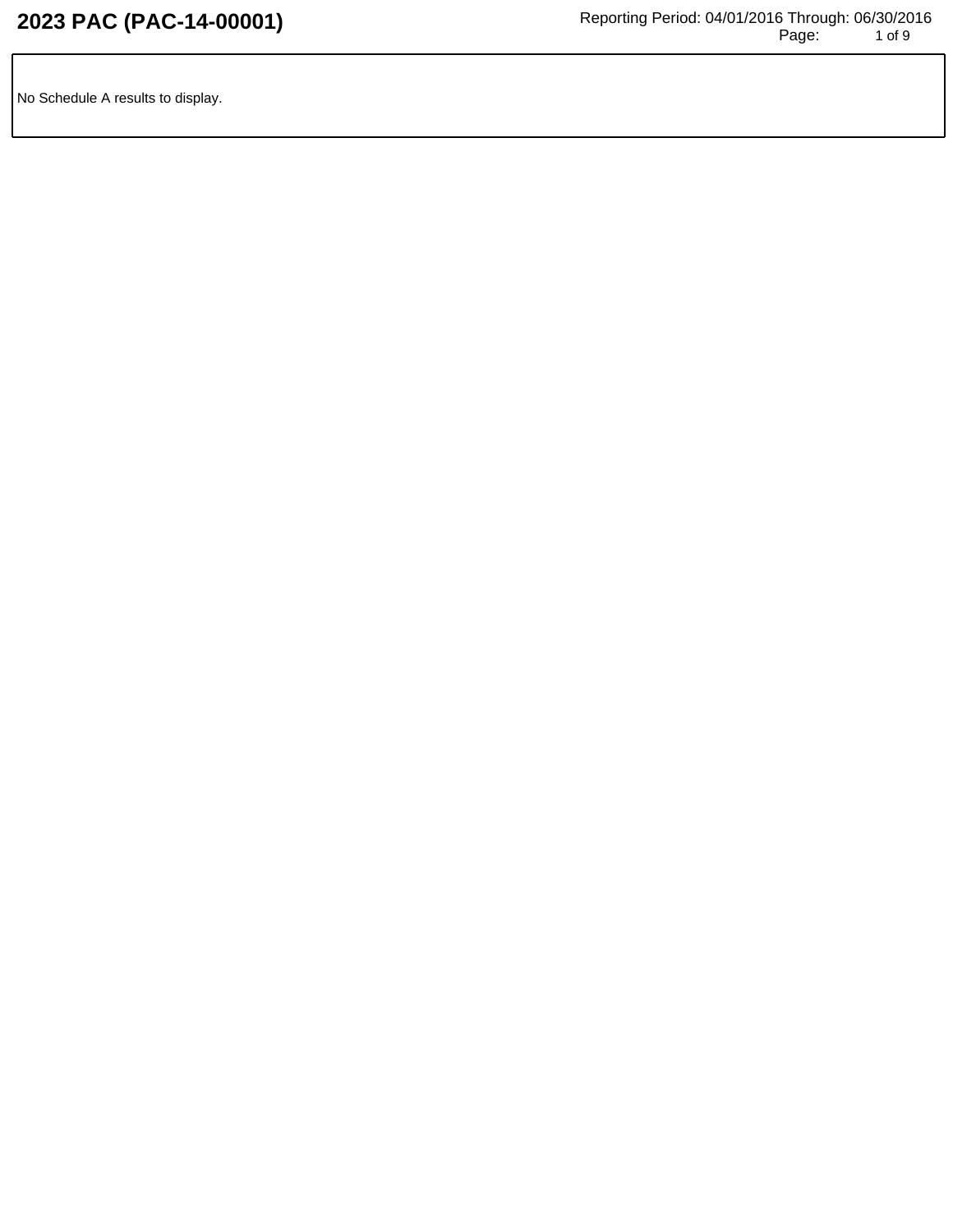No Schedule B results to display.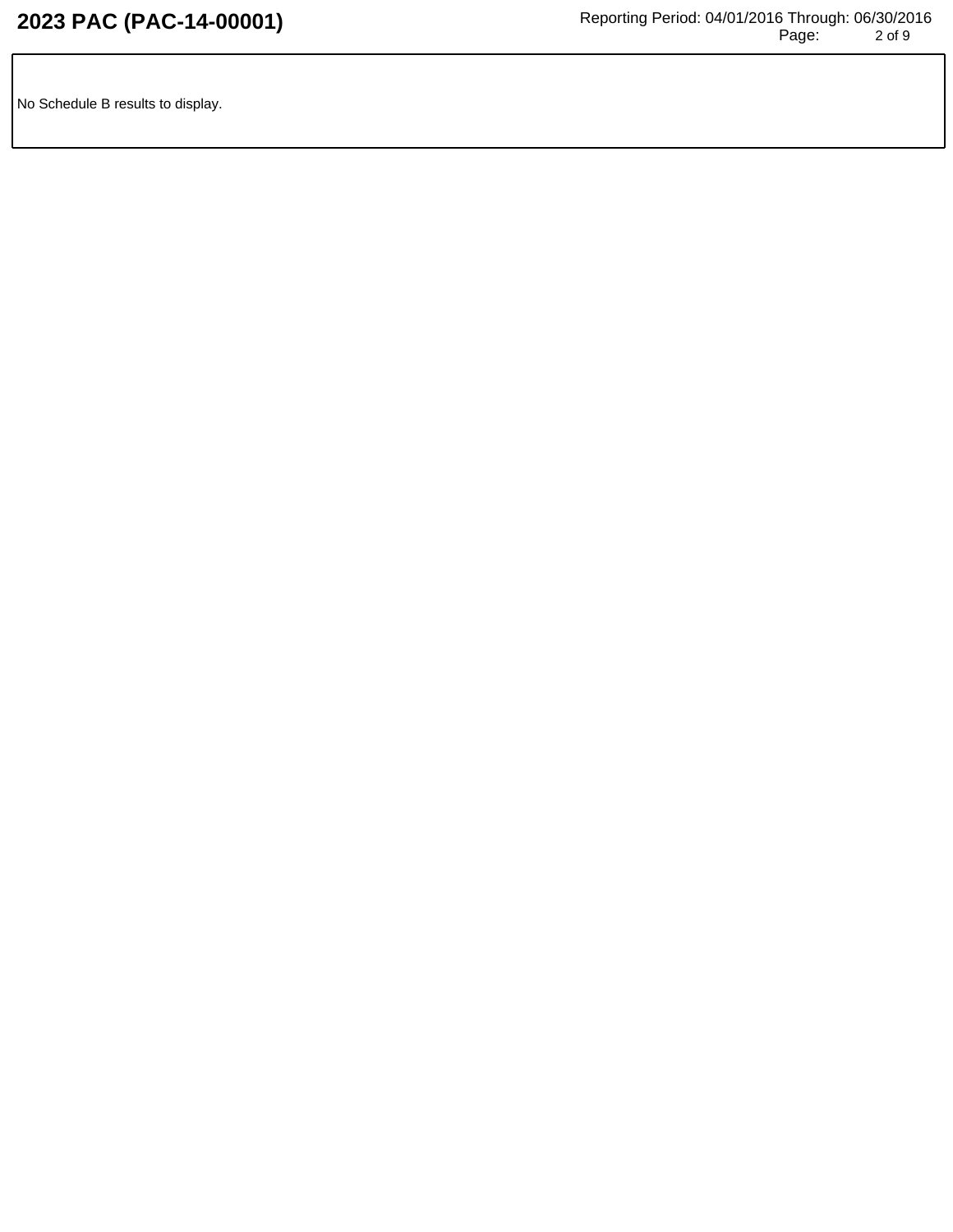No Schedule C results to display.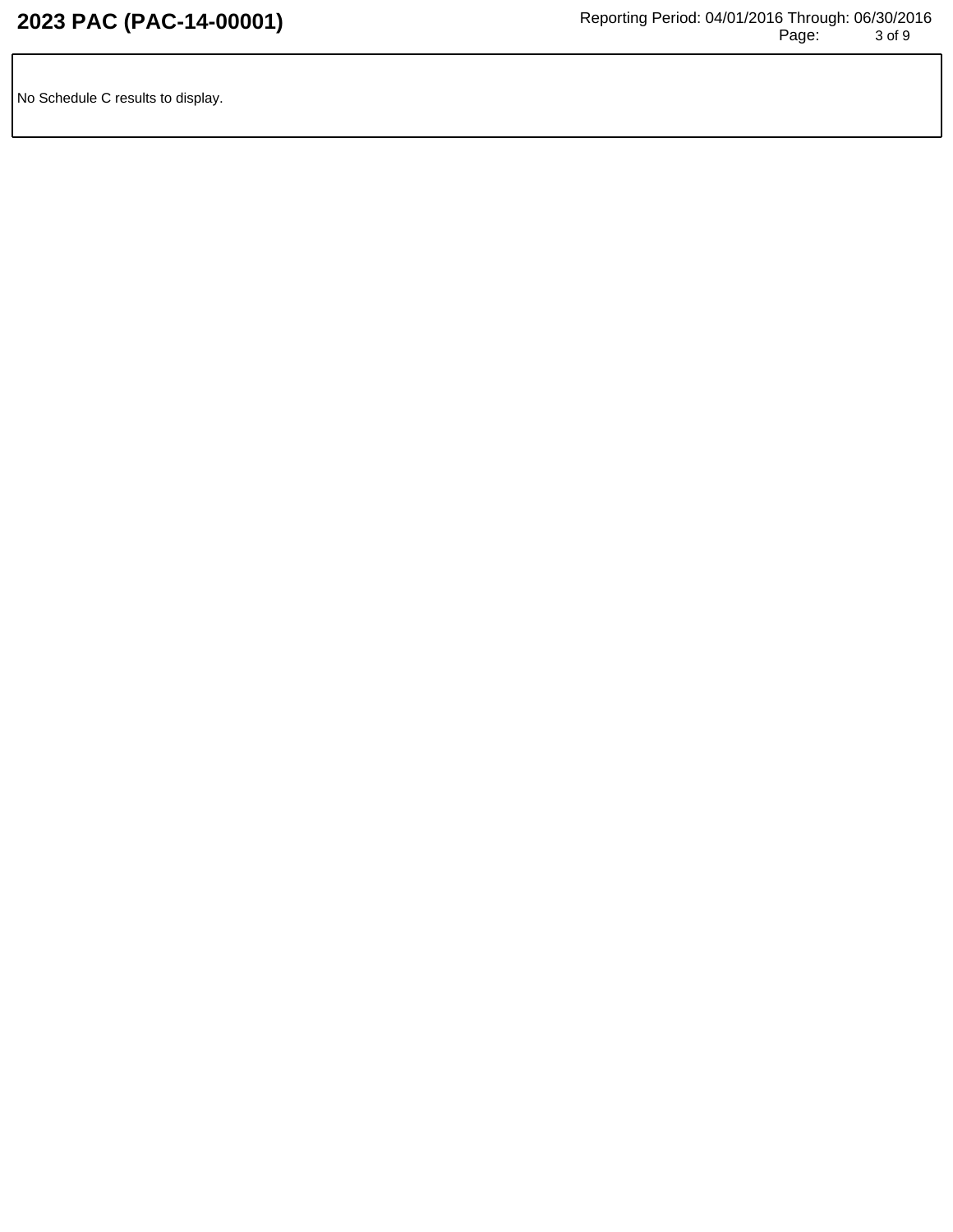## **2023 PAC (PAC-14-00001)** Reporting Period: 04/01/2016 Through: 06/30/2016 Page: 4 of 9

| Schedule D: Expenditures<br>Person or Company Paid and Address                 | Item or Service                              | Name of<br>I Person<br>Authorizing<br>Expenditure | Date of<br>Expenditure | Amount<br>Paid |
|--------------------------------------------------------------------------------|----------------------------------------------|---------------------------------------------------|------------------------|----------------|
| <b>Forest Consulting Services</b><br><b>PO Box 71596</b><br>Richmond, VA 23255 | Accounting reporting and consulting services | John G.<br>Selph                                  | 05/19/2016             | \$125.00       |
| <b>Total This Period</b>                                                       |                                              |                                                   |                        | \$125.00       |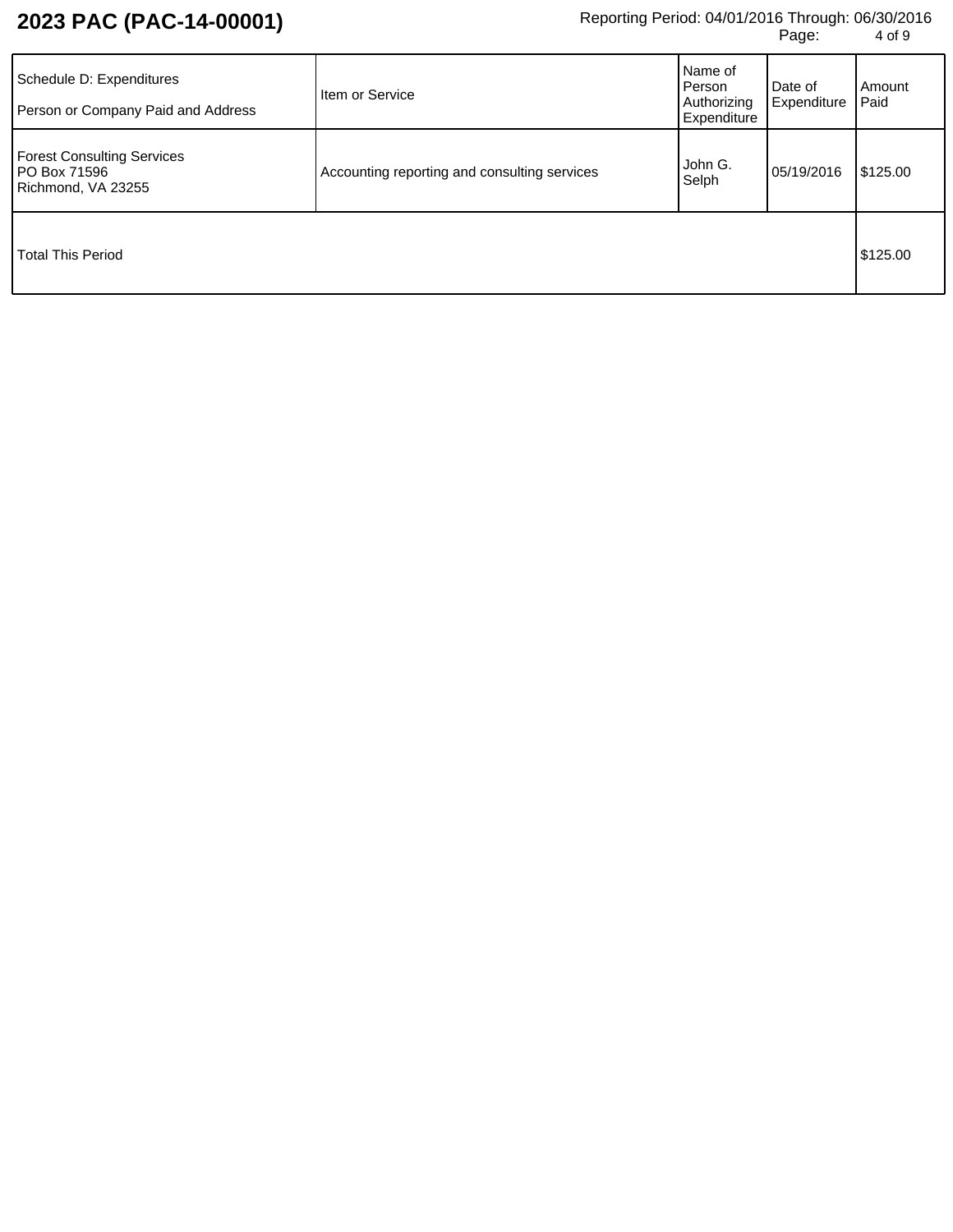| No Schedule E-1 results to display. |  |
|-------------------------------------|--|
|                                     |  |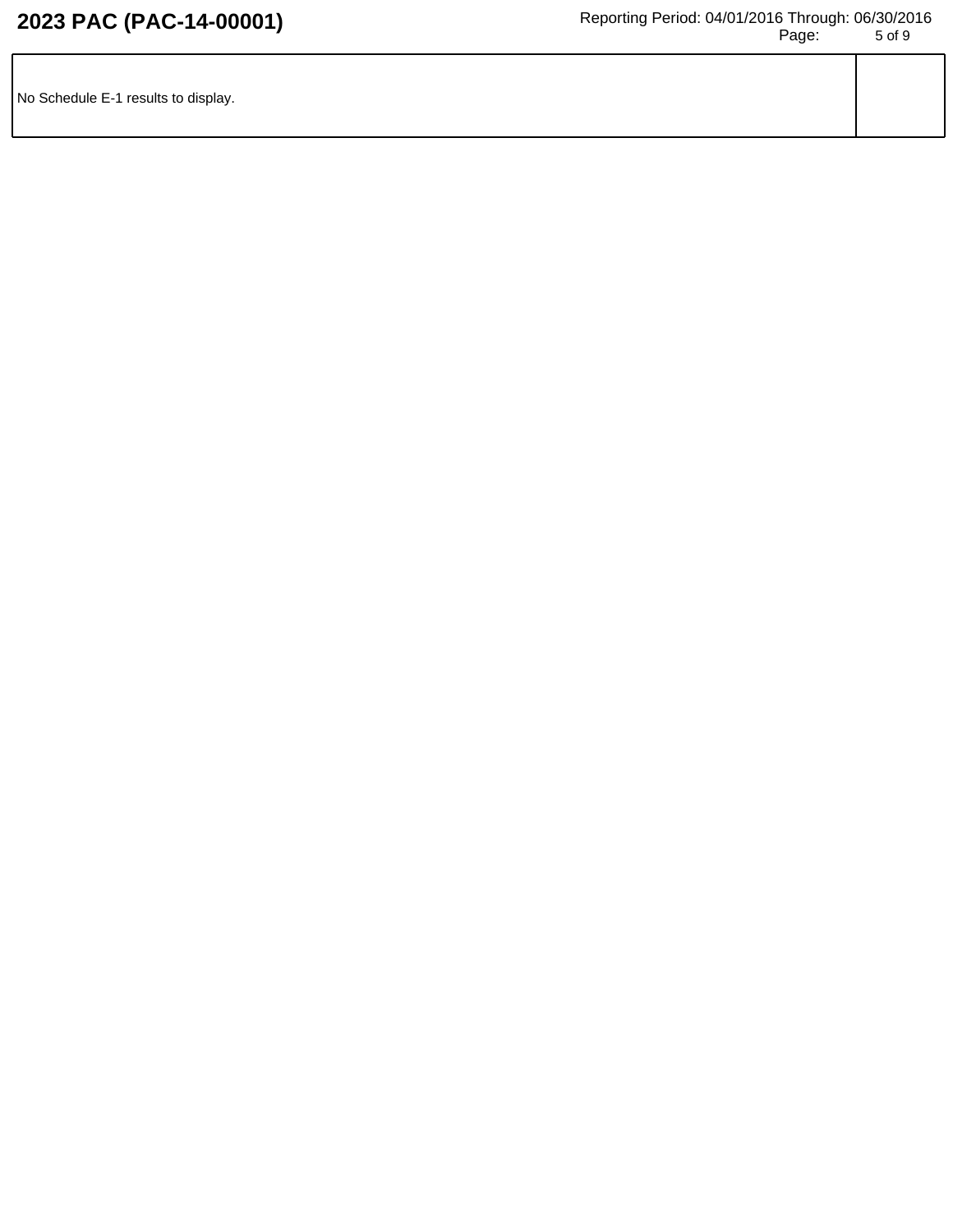| No Schedule E-2 results to display. |  |
|-------------------------------------|--|
|                                     |  |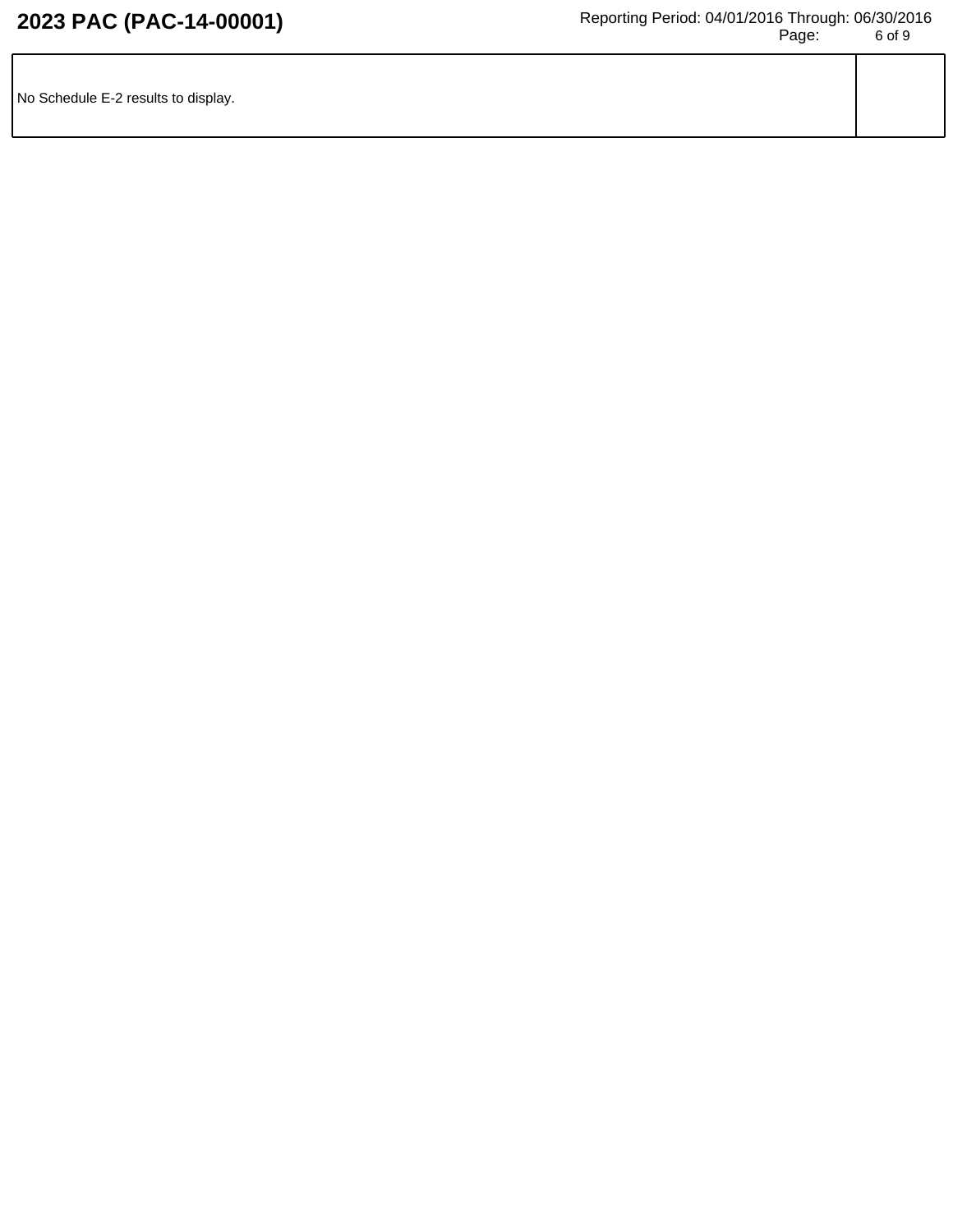No Schedule F results to display.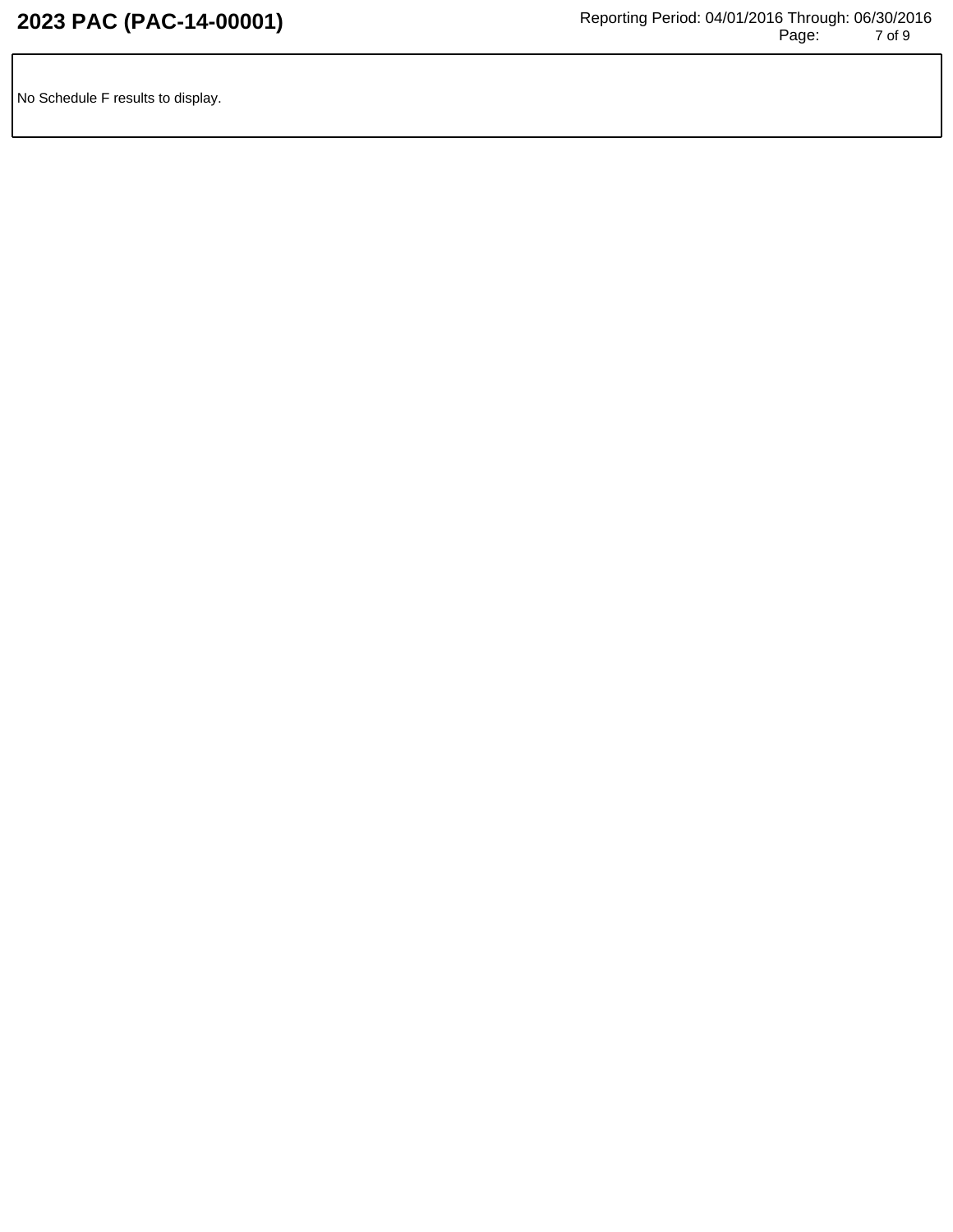| <b>Schedule G: Statement of Funds</b>                          | Number of<br><b>Contributions</b> | <b>Amount</b> |          |
|----------------------------------------------------------------|-----------------------------------|---------------|----------|
| <b>Contributions Received This Period</b>                      |                                   |               |          |
| 1. Schedule A [Over \$100]                                     | 0                                 | \$0.00        |          |
| 2. Schedule B [Over \$100]                                     | 0                                 | \$0.00        |          |
| 3. Un-itemized Cash Contributions [\$100 or less]              | 0                                 | \$0.00        |          |
| 4. Un-itemized In-Kind Contributions [\$100 or less]           | 0                                 | \$0.00        |          |
| 5. Total                                                       | 0                                 |               | \$0.00   |
| <b>Bank Interest, Refunded Expenditures and Rebates</b>        |                                   |               |          |
| 6. Schedule C [also enter on Line 17b on Schedule H]           |                                   |               | \$0.00   |
| <b>Expenditures Made This Period</b>                           |                                   |               |          |
| 7. Schedule B [From line 2 Above]                              |                                   | \$0.00        |          |
| 8. Un-itemized In-Kind contributions [From line 4 Above]       |                                   | \$0.00        |          |
| 9. Schedule D [Expenditures]                                   |                                   | \$125.00      |          |
| 10. Total [add lines 7, 8 and 9]                               |                                   |               | \$125.00 |
| <b>Reconciliation of Loan Account</b>                          |                                   |               |          |
| 11. Beginning loan balance [from line 15 of last report]       |                                   | \$0.00        |          |
| 12. Loans received this period [from Schedule E-Part 1]        |                                   | \$0.00        |          |
| 13. Subtotal                                                   |                                   |               | \$0.00   |
| 14. Subtract: Loans repaid this period [from Schedule E-Part2] |                                   | \$0.00        |          |
| 15. Ending loan balance                                        |                                   |               | \$0.00   |